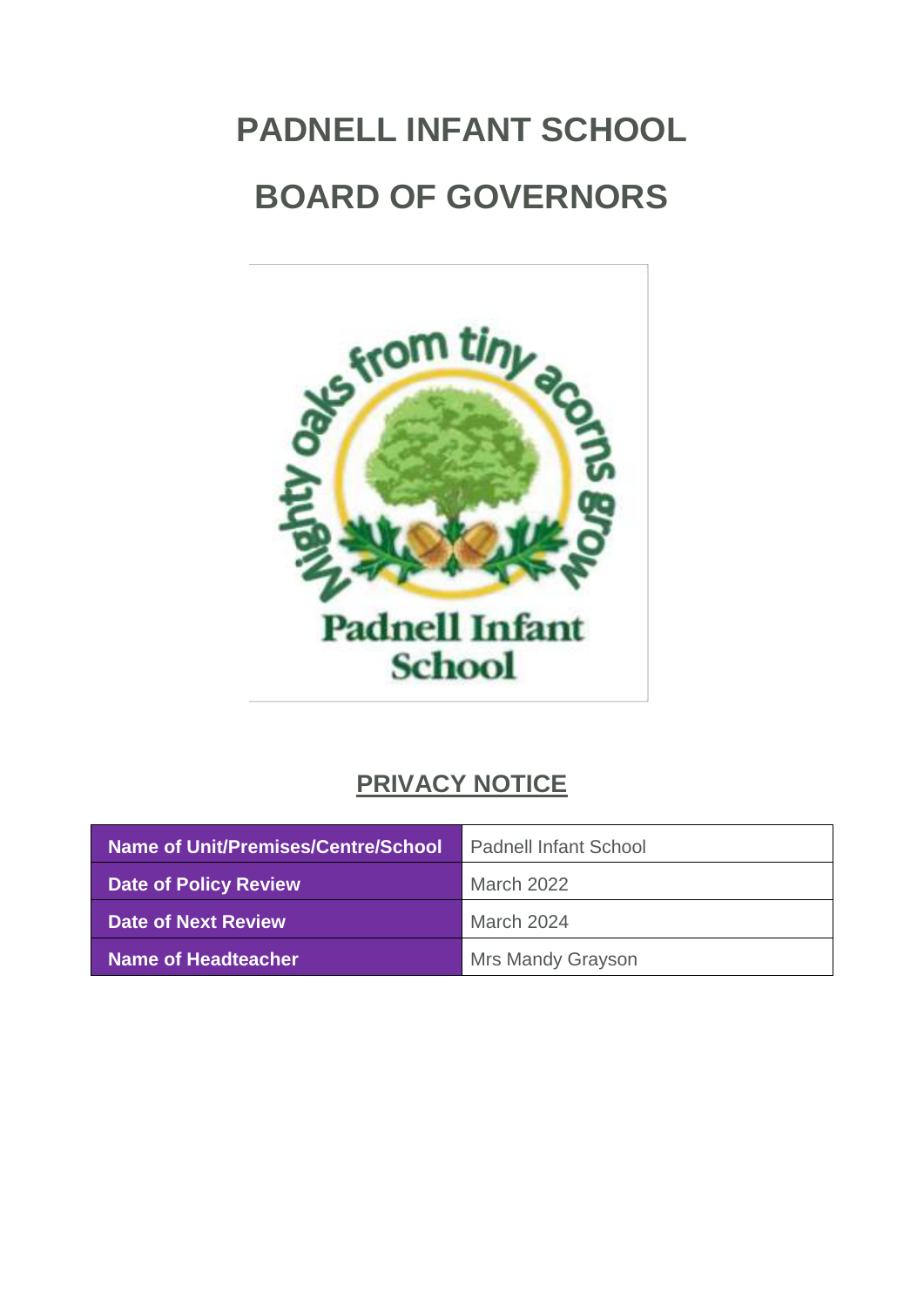## <span id="page-1-0"></span>**Administration Record**

| <b>Issue</b> | <b>Modification</b>                       | <b>Date</b>  |
|--------------|-------------------------------------------|--------------|
| 1            | Full Governing Body Approval              | 21 May 2018  |
| 1.1          | Full Governing Body Comments Incorporated | 21 May 2018  |
| 2            | For Full Governing Body Approval          | 13 July 2020 |
| 2.1          | For Full Governing Body Approval          | 4 April 2022 |
|              |                                           |              |
|              |                                           |              |
|              |                                           |              |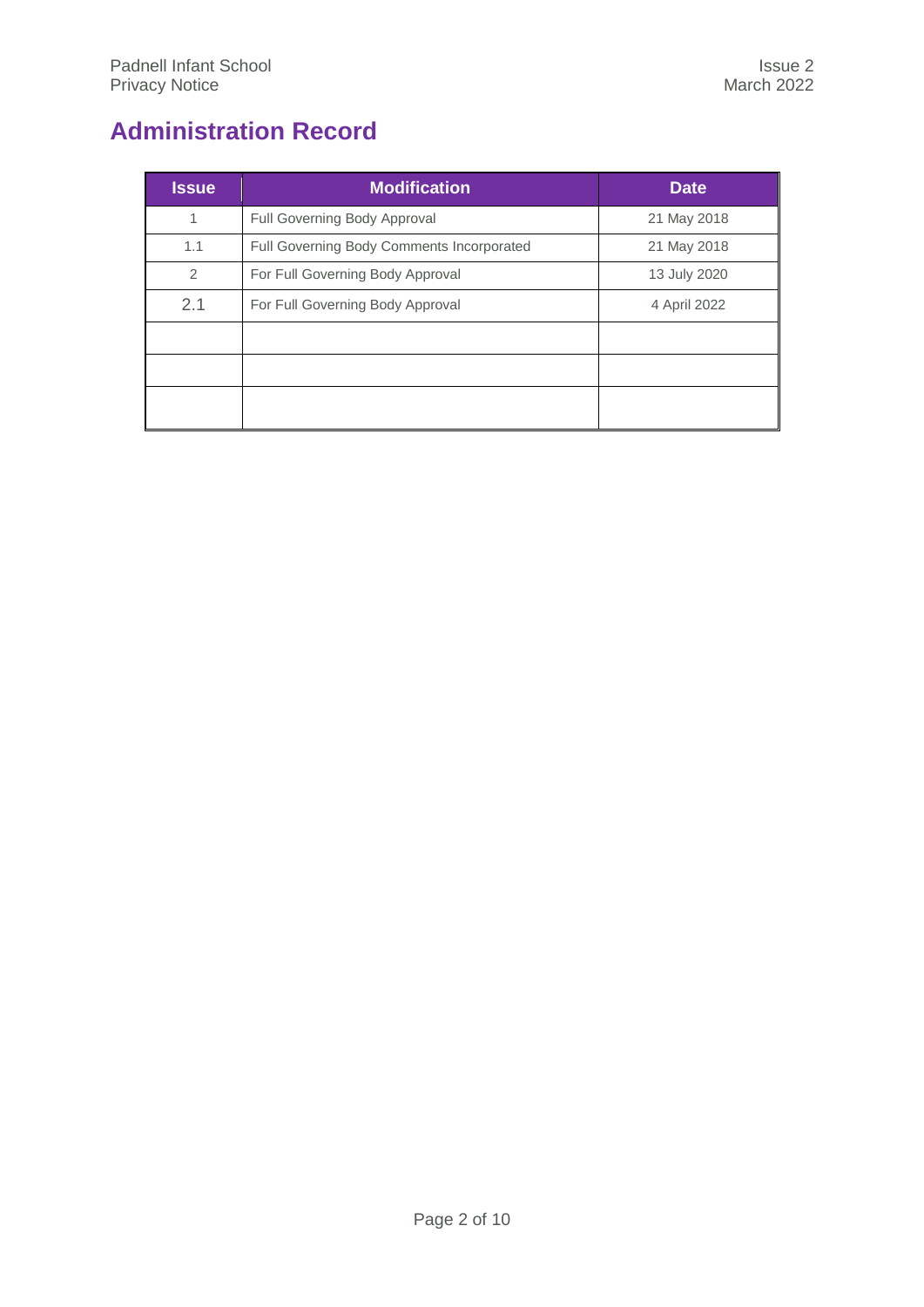## <span id="page-2-0"></span>**Contents Page**

| $\mathbf{1}$   |      |                                                                                    |  |
|----------------|------|------------------------------------------------------------------------------------|--|
|                | 1.1  |                                                                                    |  |
|                | 1.2  | The categories of personal information that we collect, hold and share include:  4 |  |
|                | 1.3  |                                                                                    |  |
|                | 1.4  |                                                                                    |  |
|                | 1.5  |                                                                                    |  |
|                | 1.6  |                                                                                    |  |
|                | 1.7  |                                                                                    |  |
|                | 1.8  |                                                                                    |  |
|                | 1.9  |                                                                                    |  |
|                | 1.10 |                                                                                    |  |
| 2 <sup>1</sup> |      |                                                                                    |  |
|                | 2.1  |                                                                                    |  |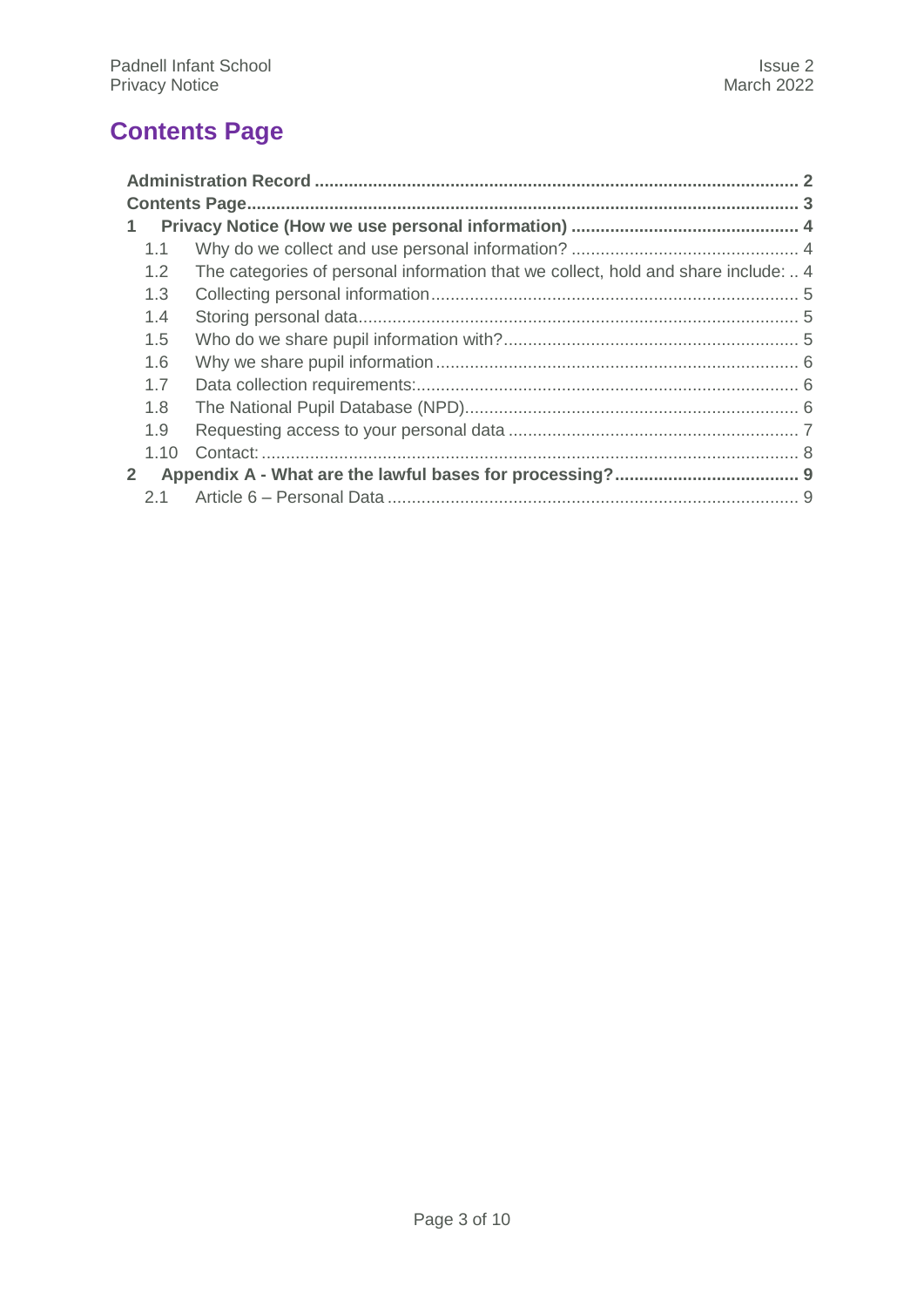## <span id="page-3-1"></span><span id="page-3-0"></span>**1 Privacy Notice (How we use personal information)**

#### **1.1 Why do we collect and use personal information?**

- 1.1.1 We collect and use personal information:
	- To support pupil learning to monitor and report on pupil progress;
	- To provide appropriate pastoral care to assess the quality of our services and how well our school is doing;
	- Statistical forecasting and planning:
	- To comply with the law regarding data sharing;
	- To provide communication and updates between school and home and promotion of the school.

### <span id="page-3-2"></span>**1.2 The categories of personal information that we collect, hold and share include:**

- Personal information (such as name, unique pupil number and address, photographs);
- Characteristics (such as ethnicity, language, nationality, country of birth and free school meal eligibility);
- Attendance information (such as sessions attended, number of absences and absence reasons) and exclusions;
- Assessment information;
- Modes of travel;
- Relevant medical, special educational needs and behavioural information.
- 1.2.2 The General Data Protection Regulation allows us to collect and use pupil information with consent of the data subject, where we are complying with a legal requirement, where processing is necessary to protect the vital interests of a data subject or another person and where processing is necessary for the performance of a task carried out in the public interest or in the exercise of official authority vested in the controller. When the personal information is Special Category Information we may rely on processing being in the substantial public interest in addition to consent of the data subject and the vital interests of the data subject or another.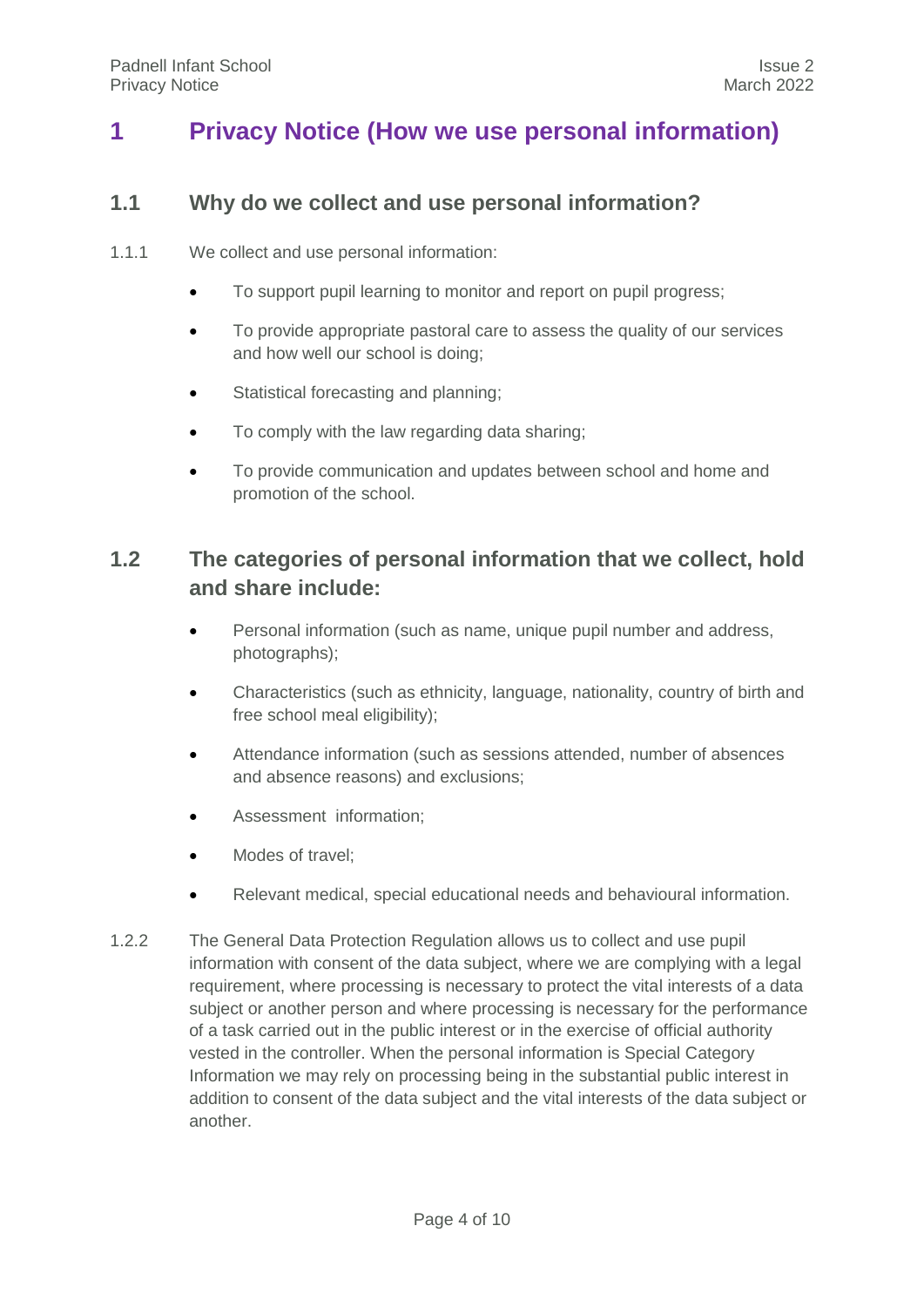- 1.2.3 Our requirement for this data and our legal basis for processing this data includes the Education Act 1996, 2002 and 2011, The Children's Act 1989 and 2004, Education and Skills Act 2008, Schools Standards and Framework Act 1998 and the Equalities Act 2010.
- 1.2.4 Padnell Infant School collects & uses pupil information for general purpose using one of the lawful basis listed in article 6 for personal data & one of the lawful basis under article 9 where special category data is used. (see Appendix A)

#### <span id="page-4-0"></span>**1.3 Collecting personal information**

1.3.1 Whilst the majority of personal information you provide to us is mandatory, some of it is provided to us on a voluntary basis. In order to comply with the General Data Protection Regulation, we will inform you whether you are required to provide certain personal information to us or if you have a choice in this. Where we are using your personal information only on the basis of your permission you may ask us to stop processing this personal information at any time.

#### <span id="page-4-1"></span>**1.4 Storing personal data**

1.4.1 We hold pupil data for / in accordance with our retention schedule which is for the time that the pupil attends our school with the exception of the School website and any promotional material. Consent will be obtained from parents in relation to any children who have left the school who are continually used in relation to promotional material.

#### <span id="page-4-2"></span>**1.5 Who do we share pupil information with?**

- 1.5.1 We routinely share pupil information with:
	- Schools that the pupil's attend after leaving us;
	- Our local authority;
	- The Department for Education (DfE);
	- Outside agencies to support pupil learning and statistical planning;
	- Outside agencies to support pupil pastoral care;
	- Outside agencies for communication between school and home.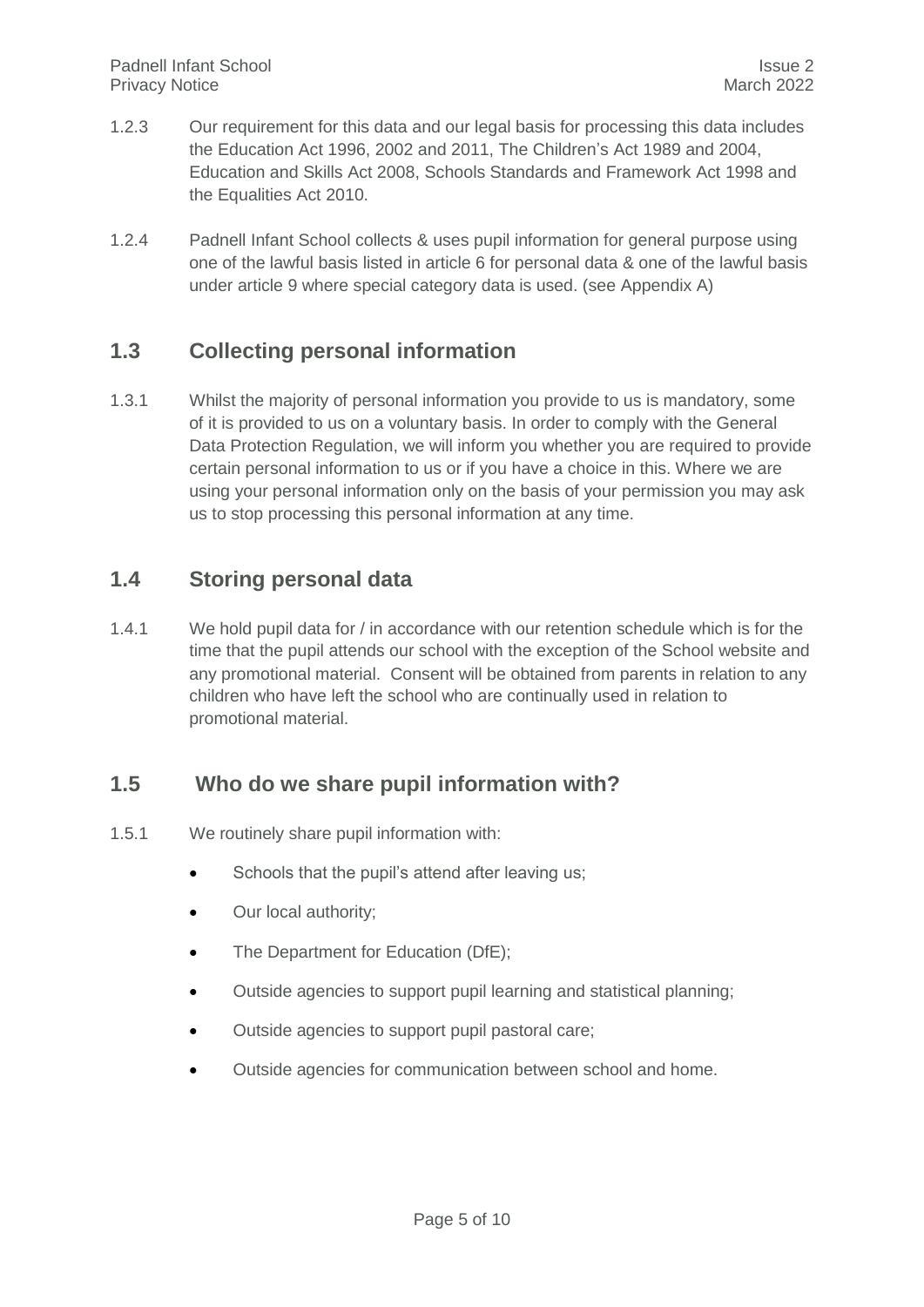#### <span id="page-5-0"></span>**1.6 Why we share pupil information**

- 1.6.1 We do not share personal information with anyone without consent unless the law and our policies allow us to do so.
- 1.6.2 We share pupils' data with the DfE on a statutory basis. This data sharing underpins school funding and educational attainment policy and monitoring.
- 1.6.3 We are required to share information about our pupils with our local authority (LA) and the DfE under section 3 of The Education (Information About Individual Pupils) (England) Regulations 2013.

#### <span id="page-5-1"></span>**1.7 Data collection requirements:**

1.7.1 To find out more about the data collection requirements placed on us by the Department for Education (for example; via the school census) go to [https://www.gov.uk/education/data-collection-and-censuses-for-schools.](https://www.gov.uk/education/data-collection-and-censuses-for-schools)

#### <span id="page-5-2"></span>**1.8 The National Pupil Database (NPD)**

- 1.8.1 The National Pupil Database (NPD) is owned and managed by the Department for Education and contains information about pupils in schools in England. It provides invaluable evidence on educational performance to inform independent research, as well as studies commissioned by the Department. It is held in electronic format for statistical purposes. This information is securely collected from a range of sources including schools, local authorities and awarding bodies.
- 1.8.2 We are required by law, to provide information about our pupils to the DfE as part of statutory data collections such as the school census and early years' census. Some of this information is then stored in the NPD. The law that allows this is the Education (Information About Individual Pupils) (England) Regulations 2013.
- 1.8.3 To find out more about the pupil information we share with the department, for the purpose of data collections, go to [https://www.gov.uk/education/data-collection](https://www.gov.uk/education/data-collection-and-censuses-for-schools)[and-censuses-for-schools.](https://www.gov.uk/education/data-collection-and-censuses-for-schools)
- 1.8.4 To find out more about the NPD, go to [https://www.gov.uk/government/publications/national-pupil-database-user-guide](https://www.gov.uk/government/publications/national-pupil-database-user-guide-and-supporting-information)[and-supporting-information.](https://www.gov.uk/government/publications/national-pupil-database-user-guide-and-supporting-information)
- 1.8.5 The department may share information about our pupils from the NPD with third parties who promote the education or well-being of children in England by: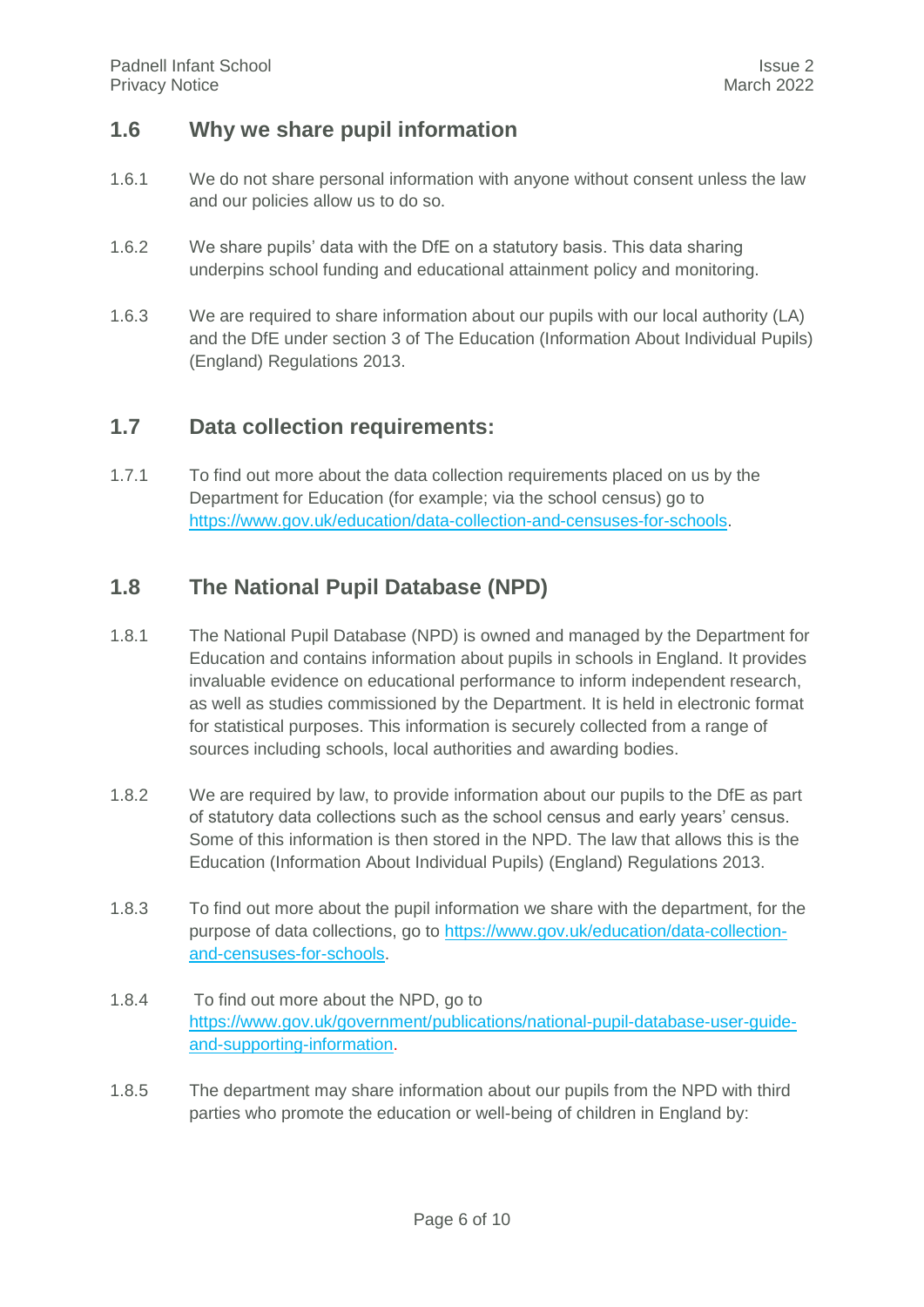- Conducting research or analysis;
- Producing statistics;
- Providing information, advice or guidance.
- 1.8.6 The Department has robust processes in place to ensure the confidentiality of our data is maintained and there are stringent controls in place regarding access and use of the data. Decisions on whether DfE releases data to third parties are subject to a strict approval process and based on a detailed assessment of:
	- Who is requesting the data;
	- The purpose for which it is required;
	- The level and sensitivity of data requested: and:
	- The arrangements in place to store and handle the data.
- 1.8.7 To be granted access to pupil information, organisations must comply with strict terms and conditions covering the confidentiality and handling of the data, security arrangements and retention and use of the data.
- 1.8.8 For more information about the department's data sharing process, please visit: [https://www.gov.uk/data-protection-how-we-collect-and-share-research-data.](https://www.gov.uk/data-protection-how-we-collect-and-share-research-data)
- 1.8.9 For information about which organisations the department has provided pupil information, (and for which project), please visit the following website: [https://www.gov.uk/government/publications/national-pupil-database-requests](https://www.gov.uk/government/publications/national-pupil-database-requests-received)[received.](https://www.gov.uk/government/publications/national-pupil-database-requests-received)
- <span id="page-6-0"></span>1.8.10 To contact DfE:<https://www.gov.uk/contact-dfe>

#### **1.9 Requesting access to your personal data**

- 1.9.1 Under data protection legislation, parents and pupils have the right to request access to information about them that we hold. To make a request for your personal information, or be given access to your child's educational record, contact Mrs Elaine Blackham.
- 1.9.2 You also have the right, subject to some limitations to:
	- Object to processing of personal data that is likely to cause, or is causing, damage or distress;
	- Prevent processing for the purpose of direct marketing;
	- Object to decisions being taken by automated means: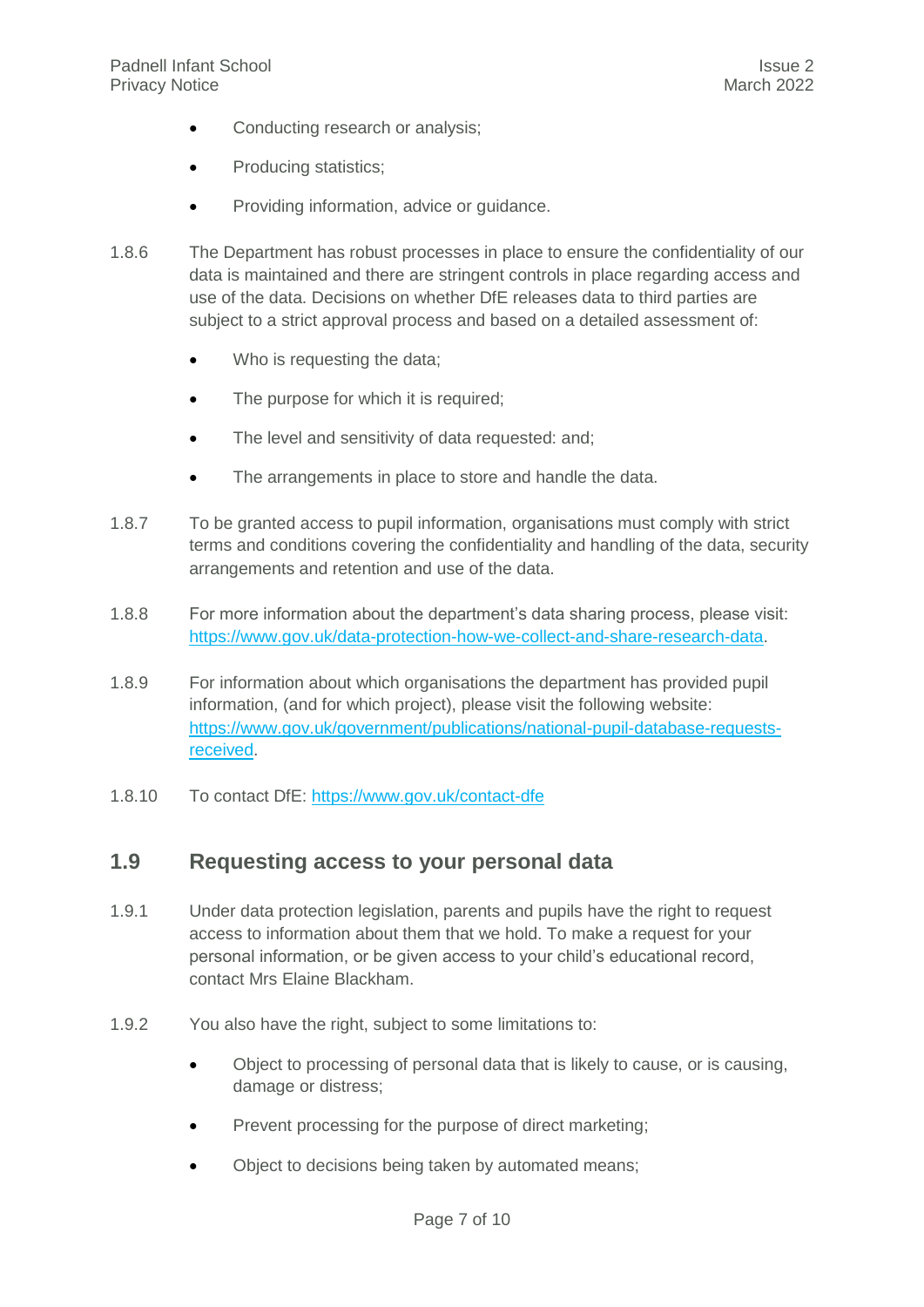- In certain circumstances, have inaccurate personal data rectified, blocked, erased or destroyed; and
- Claim compensation for damages caused by a breach of the Data Protection regulations.
- 1.9.3 If you have a concern about the way we are collecting or using your personal data, you should raise your concern with us in the first instance or directly to the Information Commissioner's Office at <https://ico.org.uk/concerns/>

#### **1.10 Website Cookies**

Our website only uses analytics cookies which are used to collect information about how people access the site, for example: the number of visitors to the site.

#### <span id="page-7-0"></span>**1.11 Contact:**

1.11.1 If you would like to discuss anything in this privacy notice, please contact:

Elaine Blackham Padnell Infant School Padnell Avenue Cowplain **Waterlooville Hants** PO8 8DS 023 9226 3784 Email: [adminoffice@padnell-inf.hants.sch.uk](mailto:adminoffice@padnell-inf.hants.sch.uk)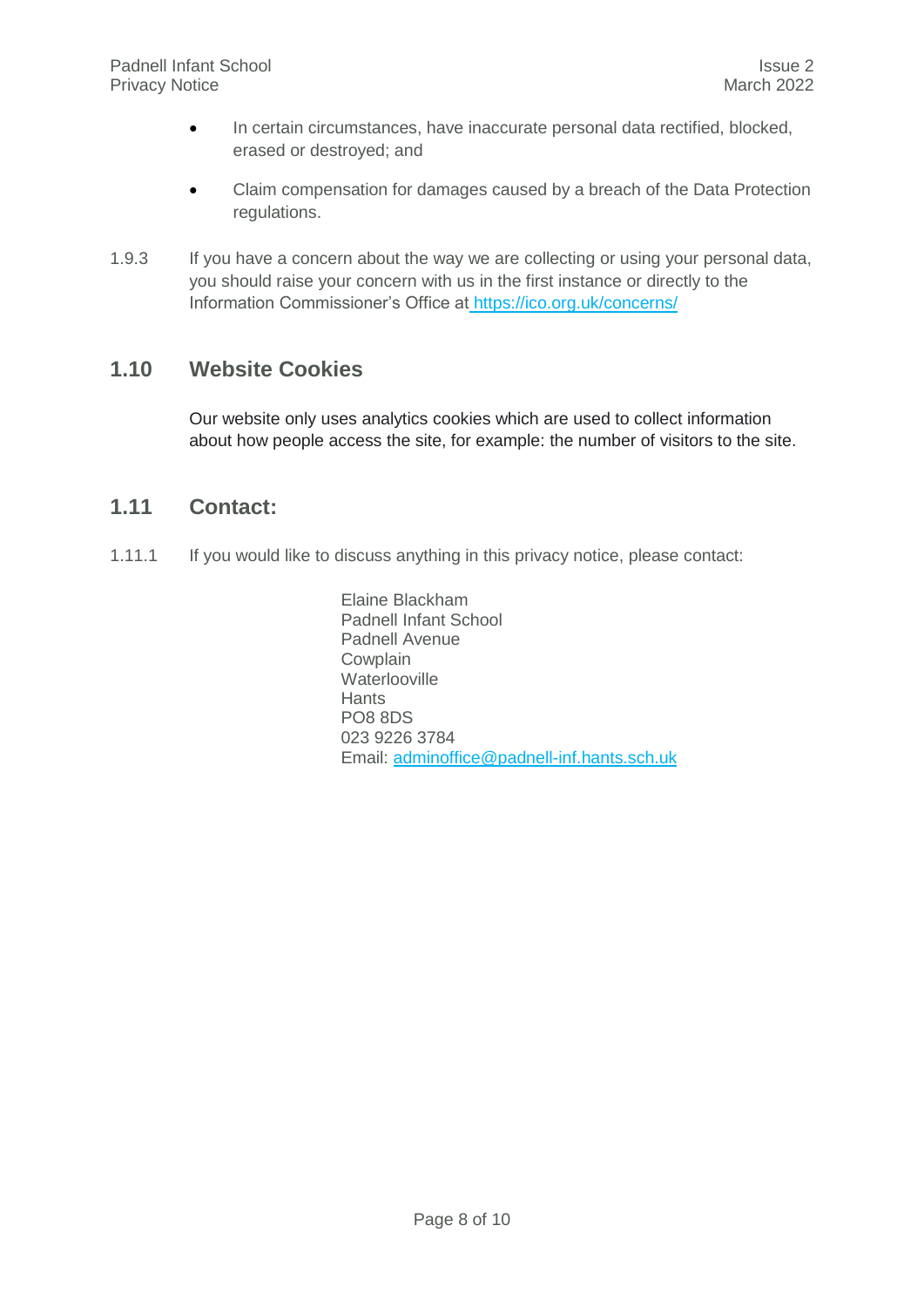## <span id="page-8-0"></span>**2 Appendix A - What are the lawful bases for processing?**

#### <span id="page-8-1"></span>**2.1 Article 6 – Personal Data**

- 2.1.1 The lawful bases for processing are set out in Article 6 of the GDPR. At least one of these must apply whenever you process personal data:
	- a. **Consent:** the individual has given clear consent for you to process their personal data for a specific purpose;
	- b. **Contract:** the processing is necessary for a contract you have with the individual, or because they have asked you to take specific steps before entering into a contract;
	- c. **Legal obligation:** the processing is necessary for you to comply with the law (not including contractual obligations);
	- d. **Vital interests:** the processing is necessary to protect someone's life;
	- e. **Public task:** the processing is necessary for you to perform a task in the public interest or for your official functions, and the task or function has a clear basis in law;
	- f. **Legitimate interests:** the processing is necessary for your legitimate interests or the legitimate interests of a third party unless there is a good reason to protect the individual's personal data which overrides those legitimate interests. (This cannot apply if you are a public authority processing data to perform your official tasks.)
- 2.1.2 Special category data is personal data which the GDPR says is more sensitive, and so needs more protection.
- 2.1.3 In order to lawfully process special category data, you must identify both a lawful basis under Article 6 above and a separate condition for processing special category data under Article 9. These do not have to be linked.

#### **Article 9 – Special Category Data**

- 2.1.4 Explicit consent to the processing of those personal data for one or more specified purposes:
	- a. Processing is necessary for the purposes of carrying out the obligations and exercising specific rights of the controller or of the data subject in the field of employment and social security and social protection law;